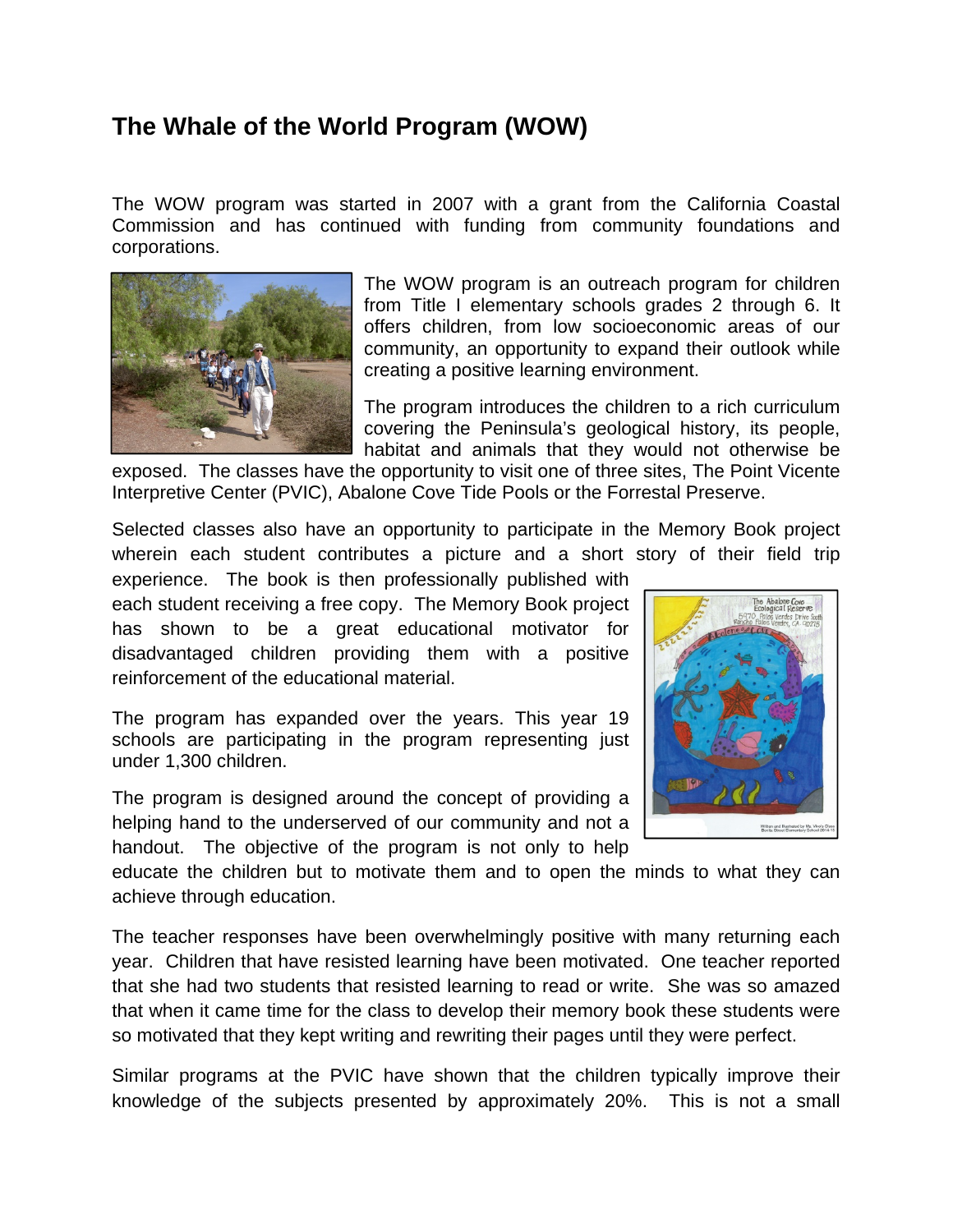achievement where the majority of the children come from low socioeconomic families and the children are receiving free or reduced meals at school.

This year 67% the children from 18 of the 19 schools are receiving free or reduced meals at school. Eight of the schools are 100%

The program has three elements, a pre visit at the school, the field trip and the Memory Books.

## Pre Visit

A docent visits the school prior to the field trip with a Power Point presentation and artifacts. Experience has shown that the children are motivated more and absorb more of the material if they know what they will experience on the field trip.

## Field Trips



At the Point Vicente Interpretive Center the children will be able to see the habitat and artifacts of the area.

During the Abalone Cove Shoreline Park and Ecological Preserve field trip the children will explore the tide pools and trails crisscrossing the area.





On the Forrestal Preserve field trip, docents will explore with the children the natural and ecological history of the Palos Verdes Peninsula.

The educational aspect of the program has an environmental element. Thousands of children enjoy the coastline and coastal waters every day. However, most of them, especially low socioeconomic disadvantaged children, are unaware of how their daily activities can endanger a species or destroy habitat. Just the act of not properly